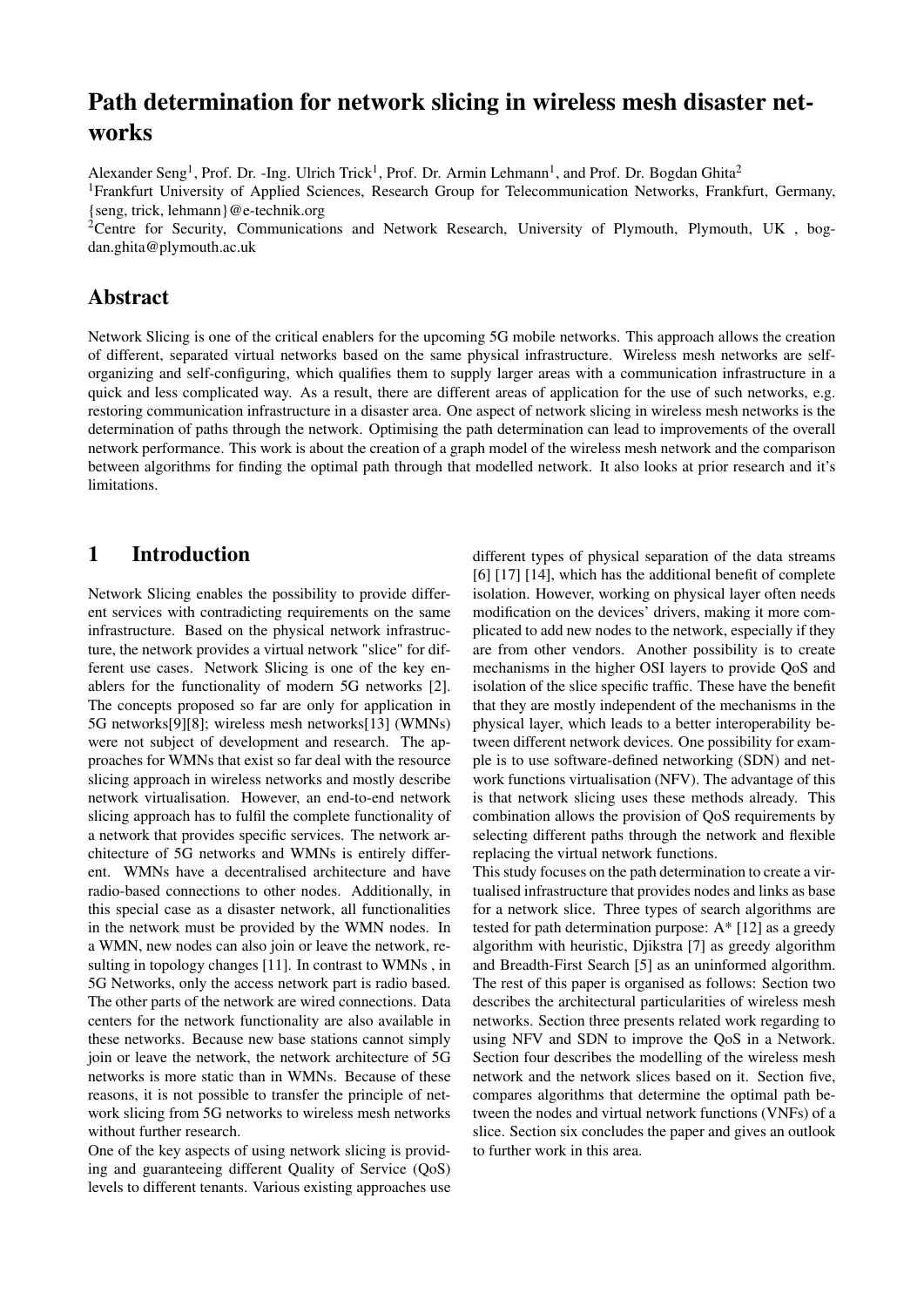# 2 Architectural particularities of wireless mesh networks

Wireless mesh networks have a number of specific characteristics in contrast with the other network types, like 5G or other networks, which are built using dedicated core and access network parts. A technical and architectural peculiarity of wireless mesh networks is that the nodes can belong either to core, access or transport network, depending on the situation. For example, in Fig 1, a node with a connected client works in the access network but simultaneously in the transport network because it also forwards frames through the network. If this particular node hosts core functions, e.g. webserver, call server or proxy server, it is also working in the core network. To reach maximum flexibility, every node should be able to work in every part of the network. Therefore, there is no physical separation of the nodes that belong to the different network parts. The core network of the WMN describes the network functions (physical or virtual) and the logical connections between them, as, for example the connection between a webserver or call server and a database. An access network is only necessary on nodes with connections to clients, which could be on every node in the network. Access networks that serve multiple clients can be a bottleneck for the service performance because there is no alternative path between node and client available. The wireless links between the WMN nodes form the transport network, including the ingress nodes, the nodes that host the VNFs, intermediate nodes on the path, and eventual egress nodes. In this context, network slicing describes a number of aspects: the slicing of the core network, the transport network and the slicing of the access network. Slicing in the core network means creating the virtual network functions needed for the slice and their connections. These connections are virtual and necessary when multiple VNFs need to be traversed. The functions and connections are then transferred to the physical infrastructure of the WMN. Transport network slicing describes the processing of the slice specific traffic between the nodes from source to destination of the traffic. One key aspect is how the traffic is forwarded to ensure the QoS requirements of the slice specific services. Access network slicing describes the mechanisms for association and multiplexing of the radio resources in the access network part. Slicing in the access network is only required on nodes that have a connection to clients. This means that slicing in the access network is only necessary when the corresponding node has connections to end devices. Because this work focusses on path determination, the results can be applied to the area of transport network slicing.

# 3 Related Work

This section describes the related work on improving network QoS through path optimisation it the context of network slicing The work in [3] deals with the interference aspect in a sliced wireless network. The authors provide



Fig 1 Schematic representation of access, transport and core network

a management scheme that uses interference between the wireless links for topology decisions. The interference gets a weight based on the priority of the corresponding slice. Based on a weighted sum of the interferences, the proposed algorithm creates a path through the wireless network which has to minimize the interference sum of the other slices to create an optimised path.

In [16], the authors describe a replacing approach for service function chains (SFC). A SFC describes a combination of paths and virtual network functions. The focus of this work lies in the minimisation of resource consumption and as few adjustments as possible, through the relocation of VNFs to different network parts that can host them.

The work in [15] describes the so called "middlebox placement problem", which provides the optimal placing of network functions in a service chain. In this work, the authors use two heuristic algorithms; a greedy algorithm and a algorithm based on simulated annealing, which are used for replacing the network functions rather than changing the path through a network.

Another work that mainly focuses on the VNF replacing aspect is [4]. The main focus for optimisation in this work is the end-to-end delay of a SFC. The authors also use an heuristic algorithm for optimising this parameter by replacing the VNFs.

Building virtual networks on a shared physical infrastructure refers also to the virtual network embedding(VNE) problem. The authors of [10] created a survey to this problem. The VNE-problem describes algorithms to map a virtual network (nodes and links) to an underlying physical network. This includes the resources of the nodes and the links.

The papers outlined in this section provide an overview of the efforts to improve the network performance through virtualisation technologies and path determination. Performance stability is a crucial aspect, especially in wireless networks, because of their radio based nature. The combination of both approaches, path determination and VNF replacing, is also usable to locate a network slice in a specific area of a wireless mesh network. Therefore, it is possible to build the slice in the area of the WMN, where it is needed. As a first step, this work will compare the overall link utilisation in a WMN-Model when using different algorithms for path determination.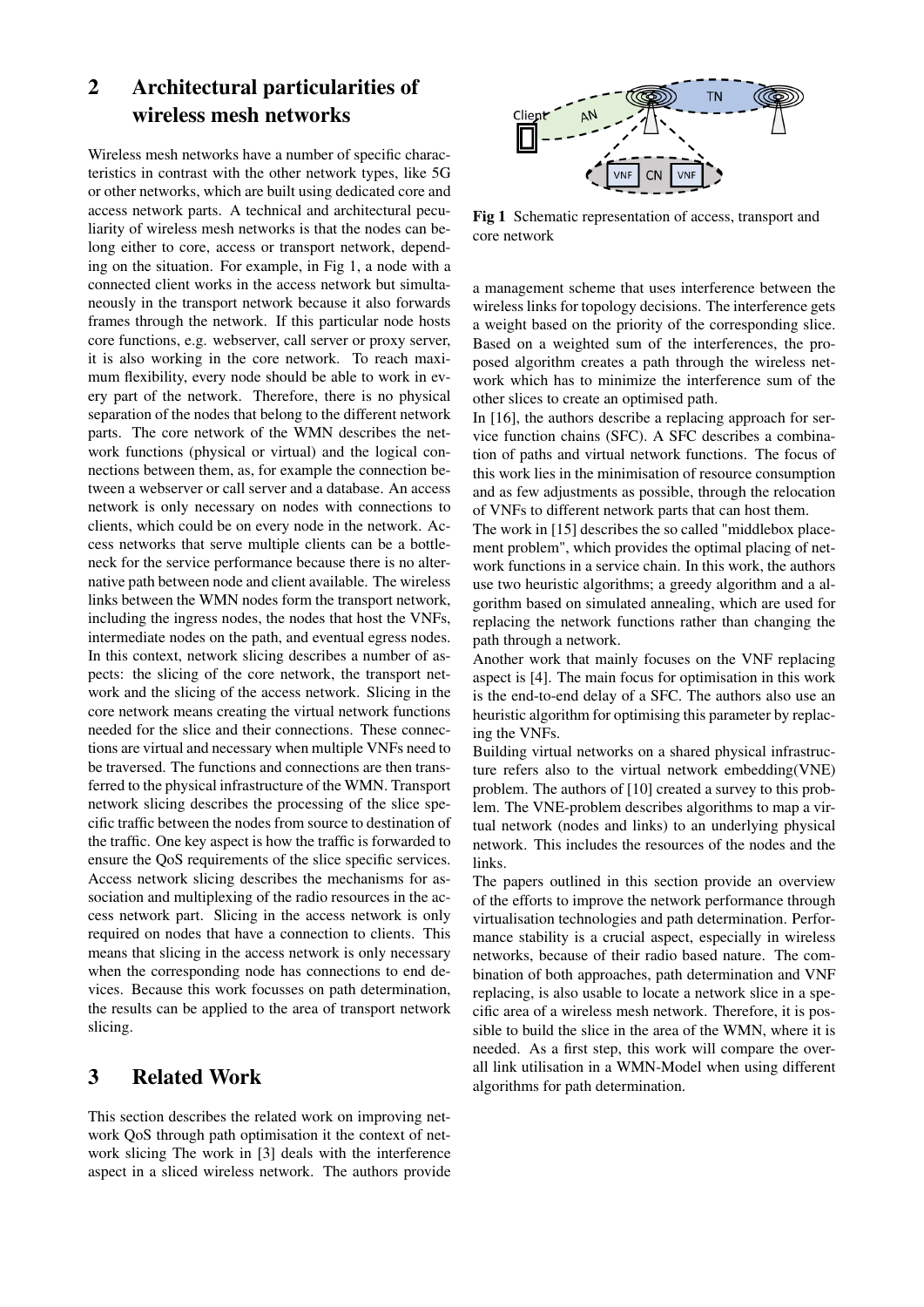### 4 WMN and Slice Model

This section proposes a model of the wireless mesh network and the network slices. The model is necessary for describing optimisation approaches and for algorithmic processing. As highlighted by the previous section, wireless mesh networks require a different approach to modelling to presenting the network infrastructure.

#### 4.1 Model of the overall network

The basis for the WMN model is an undirected graph  $G(N, E)$ , with the nodes *N* and the edges *E* [3]. The edges of the graph represent the connections between the WMN nodes, the nodes are the mesh nodes of the WMN. Fig. 2 gives an example of a graph representation of a wireless mesh network. The adjacency matrix  $A = \{a_{i,j}\}_{N \times N}$  de-



Fig 2 WMN architecture as undirected Graph

scribes how the nodes are connected. The matrix elements  $a_{i,j}$  are one if there is a connection between the nodes *i* and *j* and zero if there is no connection. Every connection  $e \in E$  has a maximum consumable bitrate  $B(e)$ , which represents the transmission speed of the link. Because of the wireless nature of the connections in a WMN, the bitrate is not a constant value and it depends mainly on the distance between the nodes, the interference, and obstacles in the environment. It is possible to combine the bitrate information with the adjacency matrix. In this case, the element  $a_{i,j}$  contains the value of  $B(e)$  if there is a connection and zero if there is none. An example for the extended definition shows (1) and (2)

$$
A = \begin{bmatrix} a_{0,0} & a_{0,1} & a_{0,2} & a_{0,3} \\ a_{1,0} & a_{1,1} & a_{1,2} & a_{1,3} \\ a_{2,0} & a_{2,1} & a_{2,2} & a_{2,3} \\ a_{3,0} & a_{3,1} & a_{3,2} & a_{3,3} \end{bmatrix}
$$
 (1)

$$
A_B = \begin{bmatrix} B(a_{0,0}) & B(a_{0,1}) & B(a_{0,2}) & B(a_{0,3}) \\ B(a_{1,0}) & B(a_{1,1}) & B(a_{1,2}) & B(a_{1,3}) \\ B(a_{2,0}) & B(a_{2,1}) & B(a_{2,2}) & B(a_{2,3}) \\ B(a_{3,0}) & B(a_{3,1}) & B(a_{3,2}) & B(a_{3,3}) \end{bmatrix}
$$
 (2)

Any flow *f* on a connection *e* consumes a part of the maximum available bitrate  $b_e(f)$ . As a result, the number of flows that can work with a specific bitrate, e.g. 10 Mbit/s, a link can supply is limited. The resulting constraint shows (3). A flow *f* describes a communication relation between a start node, an end node, and intermediate virtual network functions if present.

$$
\sum_{f \in F} b(f) \le B(e) \tag{3}
$$

Every WMN node has an amount of computing power *C* for providing virtual network functions (VNFs). The value of *C* is the CPU utilisation in per cent:  $C \in [0\%, 100\%]$ . A VNF *v* running on a node needs a part of the node's computing power  $c(v)$  which increases the overall value of *C*. The maximum number of VNFs a node can provide without performance degradation due to CPU overload results from the constraint of (4):

$$
\sum_{v \in V} c(v) \le C_n \tag{4}
$$

The last constraint of the WMN model is the link delay and the resulting overall delay of a flow. The overall delay of a flow  $L_f$  is the sum of all link delays  $l(e)$  the flow passes through the network. Equation (5) describes this relation.

$$
L_f = \sum_{e \in E_f} l(e) \tag{5}
$$

As a result, every connection in the WMN model has two properties: Bitrate  $B(e)$  and link delay  $l(e)$ . The WMN nodes have CPU utilisation *C* as the main property. It is also possible to define additional properties for these elements, e.g. packet loss on a connection or the energy consumption of a node. The defined model is, in principle, extensible.

#### 4.2 Model of the slices in the network

A network slice consists of the following components: Virtual network functions, a priority value to define different slice priorities, and the flows belonging to the slice. Derived from the flows of the VNFs, a slice is a subgraph  $G_s(N_s, E_s) \subseteq G(N, E)$  [3] of the WMN graph.  $N_s$  is the set of nodes that host the slice VNFs or forward the traffic of a slice flow.  $E_s$  is the set of edges that connect the nodes of  $N_s$ . To get the information necessary for  $N_s$  and  $E_s$ , the model uses two structures: The flow-edge-matrix and the node-VNF-matrix. The flow-edge-matrix *R* describes the relation between flows and edges. The definition is:  $R = \{a_{f,e}\}_{|F|x|E|}, f \in F, e \in E$  were  $a_{f,e} = 1$  if a flow *f* uses the edge *e* and  $a_{f,e} = 0$  otherwise. As an extension, it is possible that the matrix also provides information about the bitrate of a connection. In this case  $a_{f,e} = b_e(f)$  if a flow f uses edge *e* and  $a_{f,e} = 0$  otherwise. The node-VNF-matrix *P* describes the positions of the VNFs in the network. The definition of this matrix is:  $P = \{a_{n,v}\}_{|V|x| \le N}, v \in V, n \in N$ where  $a_{n,v} = 1$  if node *n* provides the VNF *v* and  $a_{n,v} = 0$ otherwise.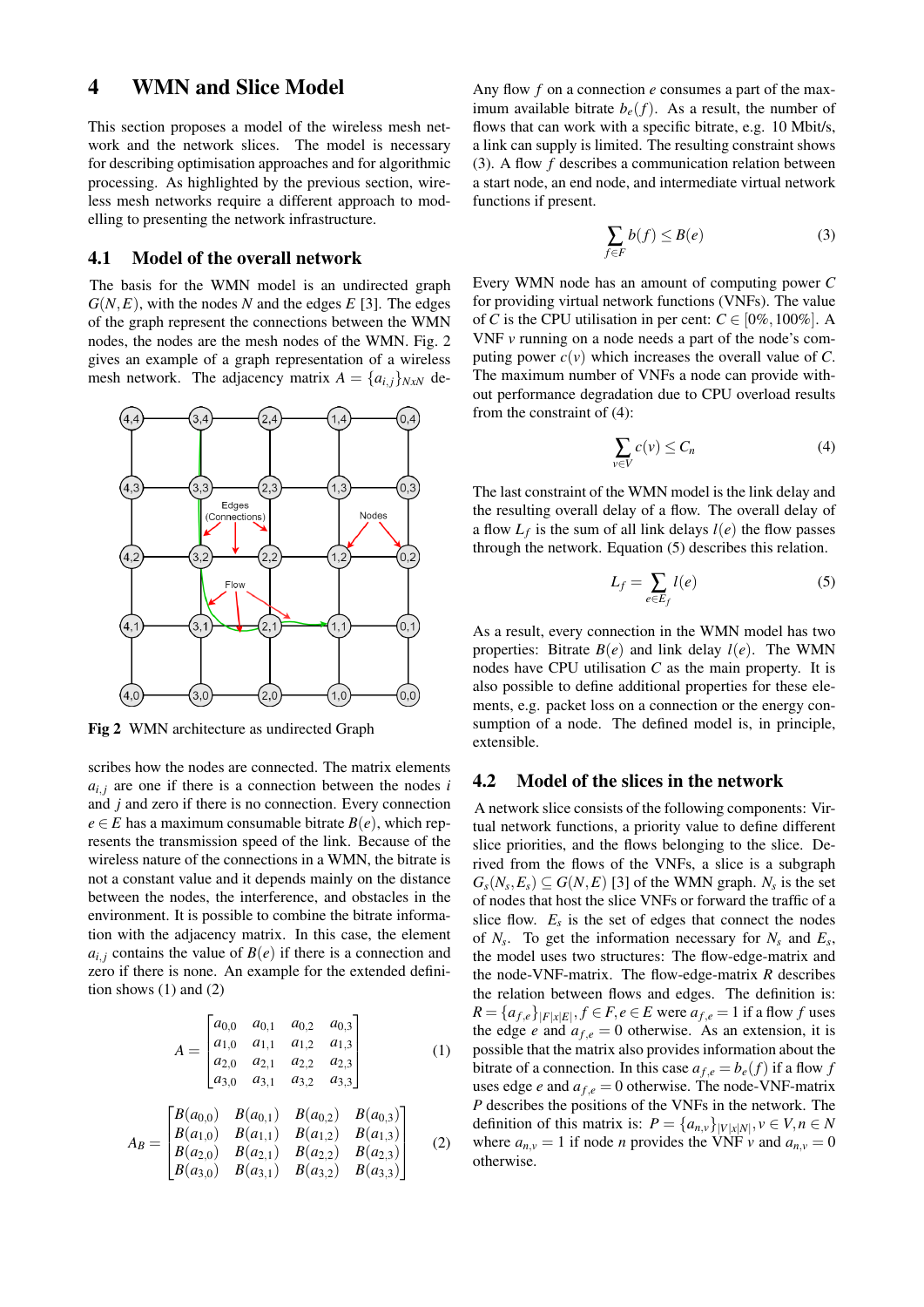# 5 Path determination

This section is about the path determination process in a sliced wireless mesh network. In the graph model of the WMN, a path consists of edges that a flow has to use from it's source to destination. To minimize the utilization of the paths through the network, algorithms for finding the shortest path between source node an destination node should be used. This section compares three different algorithms for path determination in a graph. The used algorithms are:

- A\* Algorithm [12]
- Djikstra Algorithm [7]
- Breadth-First Search(BFS) [5]

The A\* and the Djikstra algorithm are informed search algorithms and also belong to the category of greedy algorithms. A\* and Djikstra are well-known search algorithms for the shortest paths in a graph. Both use cost information on the links of the graph which they use to minimise the cost from the start node to the destination node. A\* additionally uses a heuristic function to estimate the costs until the target is reached. The BFS algorithm belongs to the uninformed search category. It does not use any additional information from the graph to determine the shortest path. It is used here as the default benchmark for comparison with the other two algorithms.

#### 5.1 Test setup

The algorithms run on a graph that represents a wireless mesh network for testing, as described in the previous section. The graph consists of 25 nodes that are connected with 40 edges. The test setup graph shows Fig. 2. The edges have the two parameters: latency and consumed bitrate on the connection. The value of the consumed bitrate increases with every flow that goes over a specific edge. The simulation was implemented using Python with the Networkx [1] package for the graph processing.

The greedy algorithms need a cost value on the connections to work properly. This value has to increase with the consumed bitrate on an edge, so that the costs increase with the link utilisation. Also, the costs using a link with low utilisation should be lower than using a link with high utilisation when adding the same bitrate value. Therefore, the cost increases exponentially. Since the connections simulating wireless links, there is a value for the maximum consumable bitrate on a link before the performance of the connection decreases significantly. In the simulation, this value is set to 100 *Mbit/s*. If this value is reached, the cost value has to be infinity, so the greedy algorithms cannot use the corresponding edges anymore. The A\* algorithm requires a definition of a heuristic. This setup uses the Manhattan-Distance and Euclidian Distance between the start and destination nodes as heuristic.

In the first test, the simulation adds a number of flows with fixed start and destination nodes and a specified bitrate value to the network and calculates the resulting paths with one of the algorithms. The added flows are shown in table 1 and table 2 with their corresponding bitrate values in *Mbit/s*. The tables show three different setups of the first test. In the first and second setup, the number of flows is equal and has the value ten. The changes are in the bitrate, as table 1 shows. Table 2 shows the third test setup. In this case, five additional flows are added to the initial ones from table 1.

The bitrate values are summed up and added to the corresponding edges as utilisation parameter. After that, the algorithms calculate a test path between the nodes 1,0 and 3,4. The simulation then calculates the maximum bitrate consumption on the edges of the test path. The higher this value, the higher is the utilisation of the test path because the performance of a path is as good as the worst link. This is done in all three cases of the first test with the three algorithms to compare the resulting values. Another important value to compare is the number of overloaded and therefore unavailable links.

A second test case checks how many paths these algorithms can determine before a link is overloaded. In this case, the simulation adds an increasing number of paths with random start and end nodes to the network. Afterwards, the simulation checks each connection of the graph whether the maximum value for the consumed bit rate has been exceeded. The simulation counts the number of flows until the first connection exceeds this value. This is done with every algorithm to compare how efficient the path determination works. The higher the counted value, the better the algorithm worked.

Table 1 Test setup 1 and 2 for test case 1

| <b>Flows</b> | From | To  | rate 1 | rate 2 |
|--------------|------|-----|--------|--------|
| f1           | 4,0  | 1,4 | 15     | 30     |
| f2           | 4,3  | 0,3 | 10     | 20     |
| f3           | 3,0  | 3,4 | 15     | 30     |
| f4           | 1,1  | 2,3 | 20     | 40     |
| f5           | 0,4  | 3,1 | 10     | 20     |
| f6           | 2,4  | 4,1 | 10     | 20     |
| f7           | 1,0  | 3,4 | 15     | 30     |
| f8           | 4,3  | 2,0 | 20     | 40     |
| f9           | 2,2  | 4,1 | 10     | 20     |
| f10          | 2,2  | 0,0 | 10     | 20     |

### 5.2 Test results

This part shows the results from the described test cases. Table 3 shows the results from the first test case that is defined by the tables 1 and 2. The values for the bitrate are the maximum bitrates on an edge out of all the edges in the network when using the specified algorithm. The lower this value, the better the result. The results of the first test setup show that there is no difference between the values of the maximum bitrate between A\* and Djikstra, both have a value of 20 *Mbit/s*. In contrast, the BFS algorithm has already a value of 40 *Mbit/s*. In this case, no algorithm created an overloaded link. In the second test setup, the resulting values are 30 *Mbit/s* for A\* and 40 *Mbit/s* for Djikstra.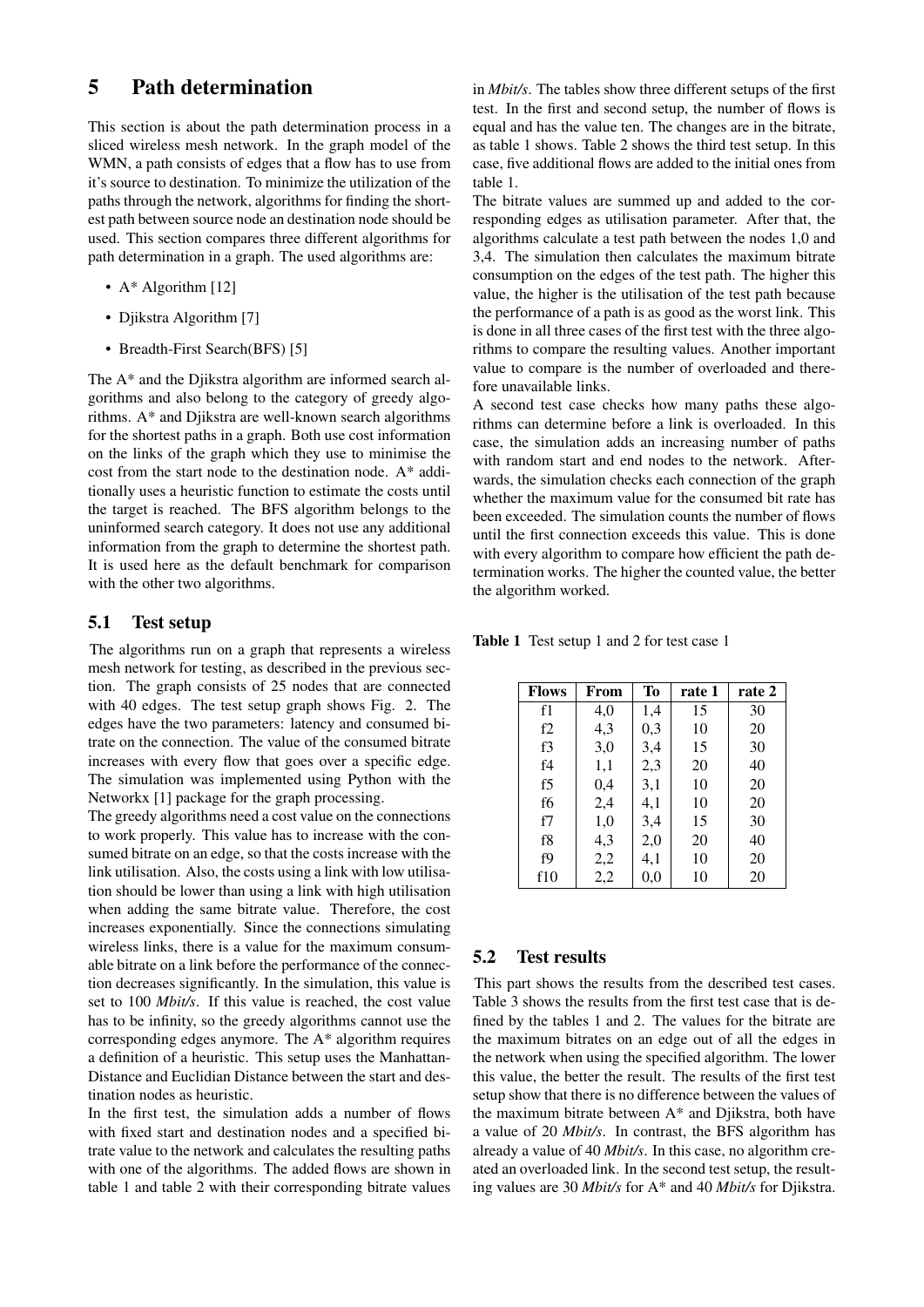Table 2 Test setup 3 for test case 1

| <b>Flows</b>   | From | Tо  | rate |
|----------------|------|-----|------|
| f1             | 4,0  | 1,4 | 30   |
| f2             | 4.3  | 0,3 | 20   |
| f3             | 3,0  | 3,4 | 30   |
| f <sub>4</sub> | 1,1  | 2,3 | 40   |
| f5             | 0,4  | 3,1 | 20   |
| f6             | 2,4  | 4,1 | 20   |
| f7             | 1,0  | 3,4 | 30   |
| f8             | 4,3  | 2,0 | 40   |
| f9             | 2,2  | 4,1 | 20   |
| f10            | 2,2  | 0.0 | 20   |
| f11            | 2,4  | 2,1 | 15   |
| f12            | 0,3  | 4,0 | 20   |
| f13            | 4,1  | 2,3 | 15   |
| f14            | 3,1  | 1,4 | 30   |
| f15            | 3.4  | 0,1 | 15   |

The value for BFS is 80 *Mbit/s* which makes a difference of 50 *Mbit/s* compared to A\* and 40 *Mbit/s* compared to Djikstra. The BFS algorithm also creates the first overloaded link in this test setup. In the third test setup, the resulting values are 70 *Mbit/s* for A\* and 60 *Mbit/s* for Djikstra. The value for BFS is 125 *Mbit/s* which makes a difference of 55 *Mbit/s* compared to A\* and 65 *Mbit/s* compared to Djikstra. BFS creates four overloaded links in this setup, whereas this value is still zero with A\* and Djikstra. Due to the small differences between A\* and Djikstra, using Djikstra is the better choice because it needs no heuristic function to work. However, a different heuristic function for A\* could lead to other results.

Table 4 shows the results of the second test. The values are the average of 100 iterations, because the simulation creates random paths in the network. The bitrate value is a random value between 10 and 30 *Mbit/s*. In this specific case, there is no difference between A\* and Djikstra. Both algorithms have the first overloaded link after an average value of 31 paths. In contrast to this, the BFS algorithm reaches the first overloaded link at an average value of 16 paths.

As shown by the results of both test scenarios, the differences between the greedy algorithms and the uninformed algorithm increase as the number of paths in the network increases. Furthermore, the difference between A\* and Djikstra is not significant.

## 6 Conclusion

This paper compared the A\*, Djikstra, and BFS search algorithms to determine their performance in identifying a path between the nodes of a wireless network graph model: greedy algorithms with heuristic  $(A^*)$ , greedy algorithms without heuristic (Djikstra) and uninformed search algorithms (BFS). The tests compare these in terms of maximum path utilisation, the number of overloaded paths and how many path the network can provide until the first link

Table 3 Results for bitrate consumption and overloaded links

| <b>Test setup</b> | <b>Algorithm</b> | Max. bitrate | <b>Overloaded links</b> |
|-------------------|------------------|--------------|-------------------------|
| Setup 1           | $A^*$            | 20           |                         |
|                   | Djikstra         | 20           |                         |
|                   | <b>BFS</b>       | 40           |                         |
| Setup 2           | $A^*$            | 30           |                         |
|                   | Djikstra         | 40           |                         |
|                   | <b>BFS</b>       | 80           |                         |
| Setup 3           | $A^*$            | 70           |                         |
|                   | Djikstra         | 60           |                         |
|                   | <b>BFS</b>       | 125          |                         |

Table 4 Maximum possible paths before overload

| <b>Algorithm</b> | Max. paths |
|------------------|------------|
| A*               | 31         |
| Djikstra         | 31         |
| BFS              | 16         |

is overloaded. The focus was only on path determination, the VNF placement is beyond the scope of this work. The results show a significant difference between the uninformed search algorithm and the greedy algorithms. Furthermore, there was no significant difference between the A\* algorithm and the Djikstra algorithm. A reason for that could be the used heuristic for A\*; it is possible that using a better heuristic leads to a different result. For this reasons, using a greedy algorithm like Djikstra is the pragmatic solution, because a better heuristic requires more knowledge about the network.

Further work will combine the results with an approach for VNF placement to get an optimisation mechanism for mapping the virtual resources of the slices to the underlying physical infrastructure. Another aspect for further work in this area is the wireless resource sharing in the access network. It is necessary to optimise the resource sharing between an access node and end devices because it is not possible to optimise a path on this connection.

# 7 References

- [1] Networkx networkx documentation, 27.07.2021.
- [2] 5GPPP. View on 5g architecture: 5gppp architecture working group: Version 2.0, december 2017.
- [3] Namwon An, Yonggang Kim, Juman Park, Dae-Hoon Kwon, and Hyuk Lim. Slice management for quality of service differentiation in wireless network slicing. *Sensors*, 19(12), 2019.
- [4] C. Ouyang, Y. Wei, S. Leng, and Y. Chen. Service chain performance optimization based on middlebox deployment. In *2017 IEEE 17th International Conference on Communication Technology (ICCT)*, pages 1947–1952, 2017.
- [5] Thomas H. Cormen, Charles E. Leiserson, Ronald L. Rivest, and Clifford Stein. *Introduction to Al-*